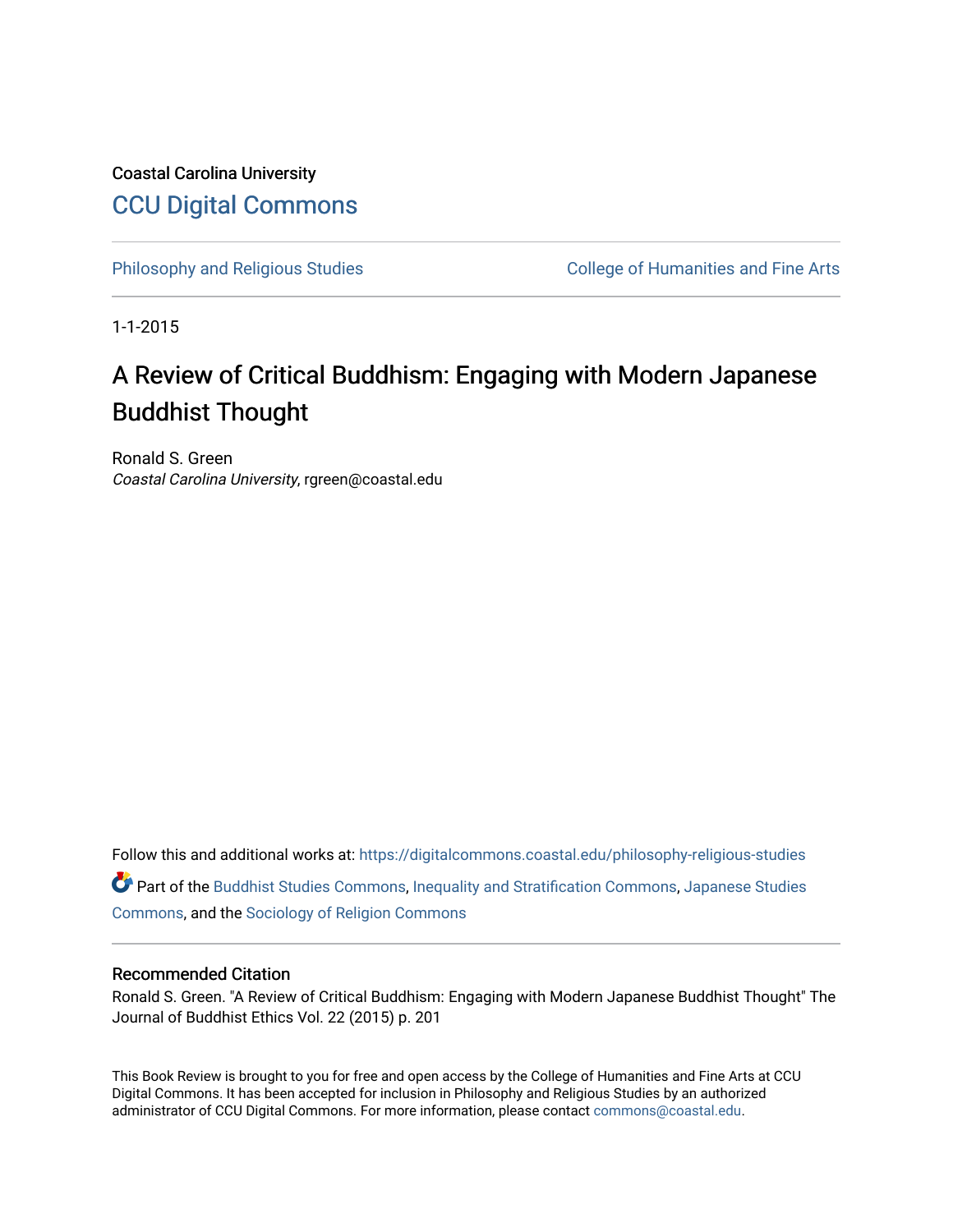Journal of Buddhist Ethics ISSN 1076-9005 http://blogs.dickinson.edu/buddhistethics Volume 22, 2015

# *Critical Buddhism: Engaging with Modern Japanese Buddhist Thought*

Reviewed by Ronald S. Green

Coastal Carolina University rgreen@coastal.edu

*Copyright Notice:* Digital copies of this work may be made and distributed provided no change is made and no alteration is made to the content. Reproduction in any other format, with the exception of a single copy for private study, requires the written permission of the author. All enquiries to: cozort@dickinson.edu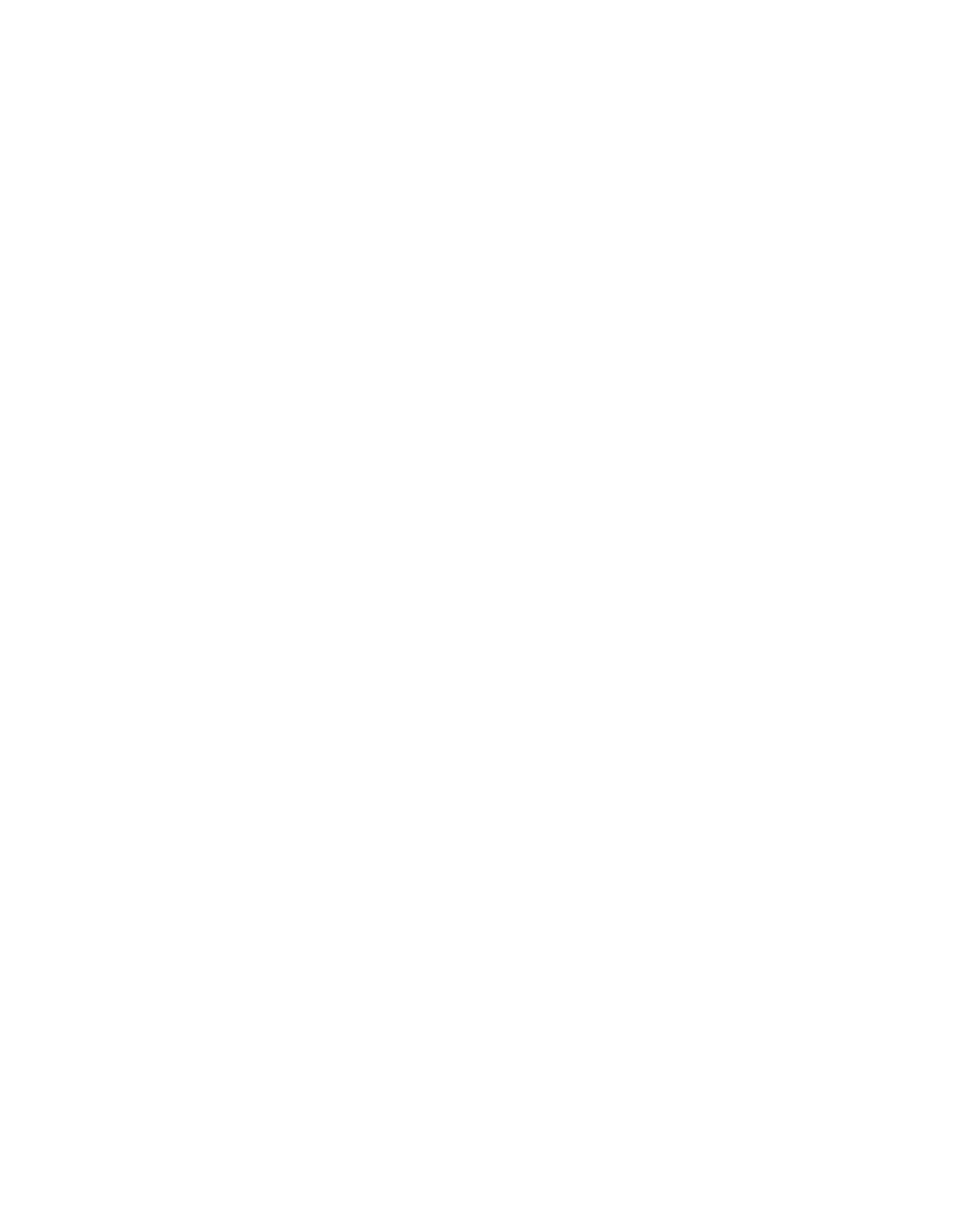# A Review of *Critical Buddhism: Engaging with Modern Japanese Buddhist Thought*

Ronald S. Green $<sup>1</sup>$ </sup>

*Critical Buddhism: Engaging with Modern Japanese Buddhist Thought*. By James Mark Shields. Farnham, Surrey, and Burlington VT: Ashgate, 2011, ISBN: 978-1-4094-1798-9 (hardback), \$119.95.

This book reviews claims from the 1980s and 1990s made by so-called "Critical Buddhists." It focuses on the idea of "*topos*" they used to denounce Zen principles. James Shields finds such claims to have been short-sighted and biased in that, for example, they failed to consider the broader implications and meanings of such ideas as *topos*. However, Shields argues that it is valuable to apply some form of critique to Buddhism as skillful means, particularly to guard against political discrimination. He suggests that such a critique could be done by incorporating the "Linguistic Turn" of mid-twentieth century philosophy into the analysis of Buddhist ideas. Shields hopes that his analyses and suggestions will spark a "second wave" of Critical Buddhism.

An opening thesis statement similar to the paragraph above would have been welcomed. In the absence of such it is possible to misunderstand until late in the book that the author is not giving approval

 $1$  Coastal Carolina University. rgreen@coastal.edu.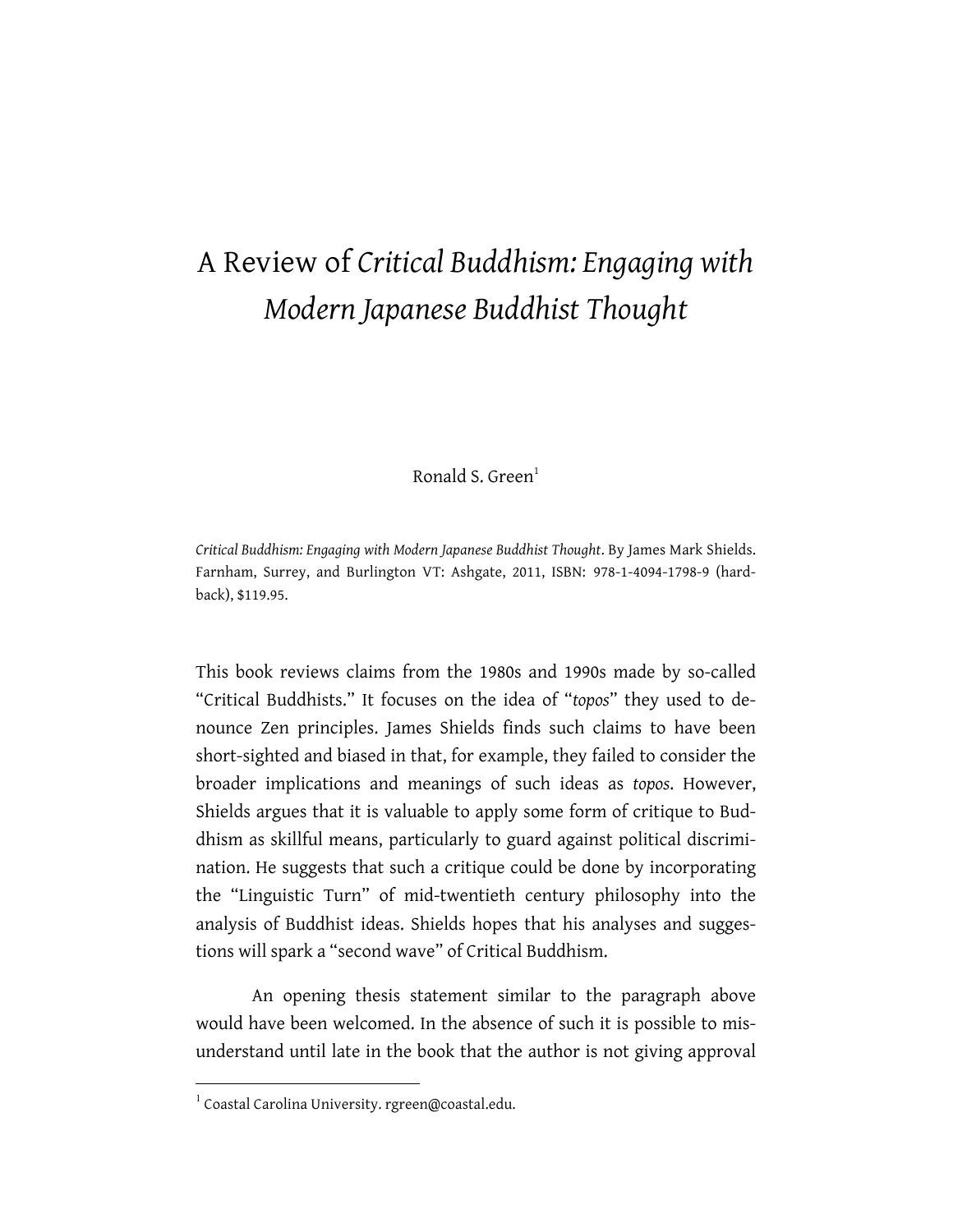to the ideas of the Critical Buddhists. Instead, he is explaining their claims that Zen and all East Asian Buddhism is not "true" Buddhism and their charges that those traditions promote political elitism and social discrimination. If we are patient readers, we will eventually discover that Shields gives good reasons for rejecting their allegations, even if not entirely.

It is possible that the author intentionally organized his prose to hide most of his conclusion until the end. Such a format certainly allows tension to build through the presentation of one a-historical claim after another so that the conclusion comes as a much sought after relief making a large impression. Although such a style differs from what we are taught to expect from academic writings in English, it is the standard organization of Japanese *ronbun* (academic thesis). Shields spent several years studying at the University of Kyoto in the 1990s and still returns there for research periodically. In this case, however, a foreseeable problem with not having a thesis statement up front and repeated throughout is that some will be unlikely to continue reading what appears to be a lengthy review of a literature of ideas that become at times frankly unpleasant in their contentiousness.

Indeed, we should wonder then who Shields conceives to be the target audience for this book. It will probably not appeal to students of general European-based philosophy or even those focused on twentieth century continental and linguistic philosophy on which Shields relies heavily. This is because his treatment is aimed at a specific argument proposed by a very few Buddhists. Likewise, English speakers broadly interested in Buddhism will not find the book attractive. For, as Shields reiterates, the vast majority of such people are attracted to what they see as Buddhism's promises of universal love and peace, which Critical Buddhism attacks vehemently. The target audience then may be those who are both concerned with that brief and seeming insignificant commentary on Zen and also interested in a particular development in non-Buddhist philosophy. Yet even those few people are not likely to contin-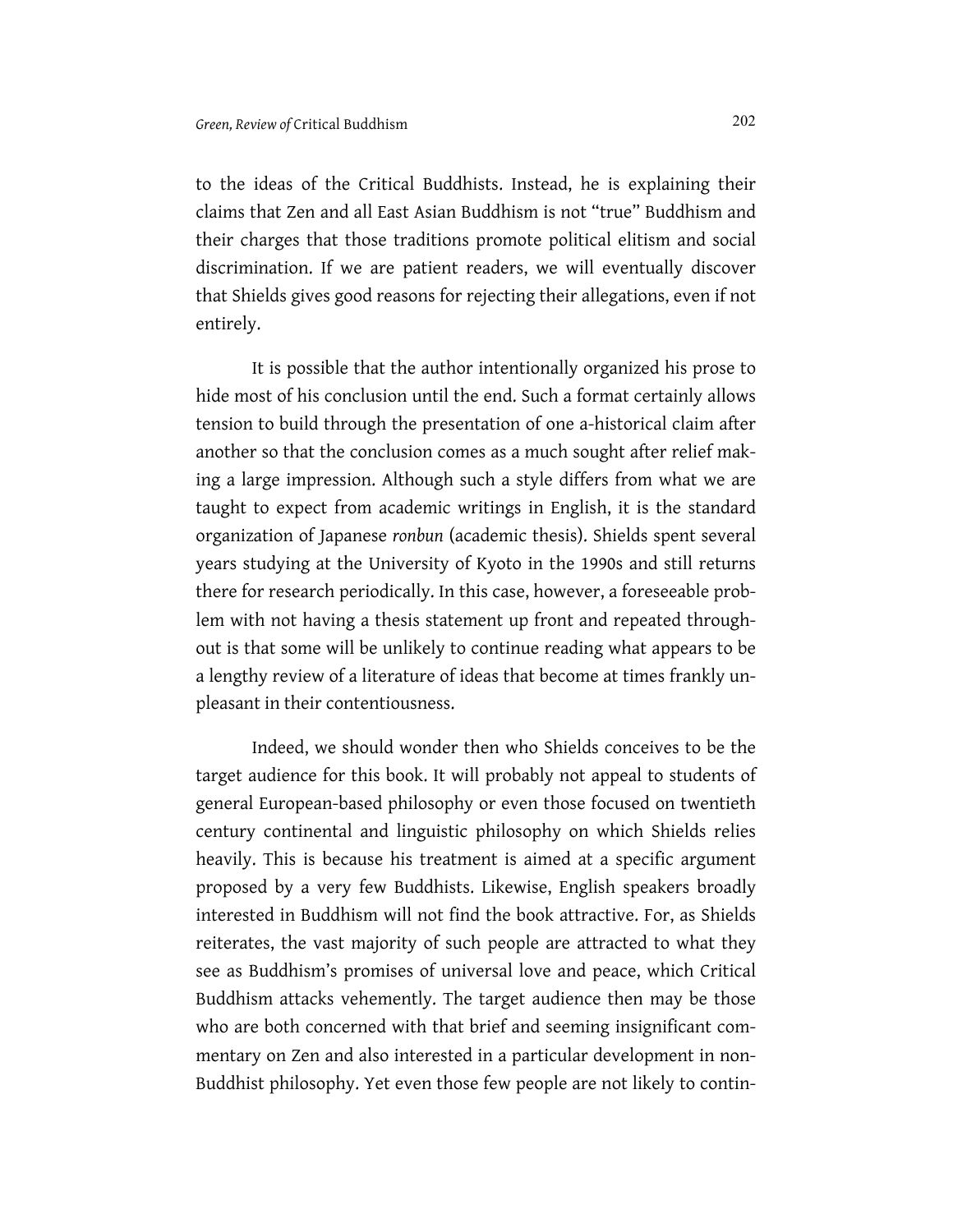ue reading in the absence of a thesis statement promising to refute the harsh arguments being reviewed. Instead they may stop and conclude along with the review published in the *Journal of Japanese Buddhism* about Shields that, "Like most commentators on Critical Buddhism he does not argue against Hakamaya and Matsumoto on the terrain of their study of classical texts, or correct their sweeping judgments by a step back to more patient arts of interpretation. . ."<sup>2</sup> This is an understandable but regrettable interpretation because in the last chapter, although it is the shortest in the book, Shields does correct their judgments, mainly on the basis of being too sweeping. Further, the book is valuable in a number of ways to a potentially wider audience than it will likely reach, especially chapters one and five. This will be demonstrated below through a summary of its sections.

In the introduction, the author describes (a) what prompted the first wave of Critical Buddhism (if we can call it that, given that there has yet to be a second wave), (b) who the Critical Buddhists were and what their main issues were, and (c) the task of the current book. Regarding (a), Critical Buddhism was a response to what its proponents saw as ongoing social discrimination justified and perpetuated by Japanese Buddhists, especially those of the Sōtō Zen tradition. Zen's connection to discrimination became particularly apparent and intolerable to them when the then-President of the Buddhist Federation of Japan and Secretary General of Sōtō Zen, Machida Muneo, said in 1979 that there was no social discrimination in Japan. Regarding (b), this led to publications in 1985 expressing the dissenting viewpoints of two scholars affiliated with Sōtō Zen, Hakamaya Noriaki and Matsumoto Shirō. Thus began Critical Buddhism that expanded its critique to include the very principles of Japanese Buddhism, which the writers consider to be a misinterpretation and perversion of "true" Buddhism. Accordingly, true Buddhism does not reside in Buddhism's historical developments, but in criticism itself,

1

<sup>&</sup>lt;sup>2</sup> Joseph S. O'Leary, Japanese Journal of Religious Studies, 399-401.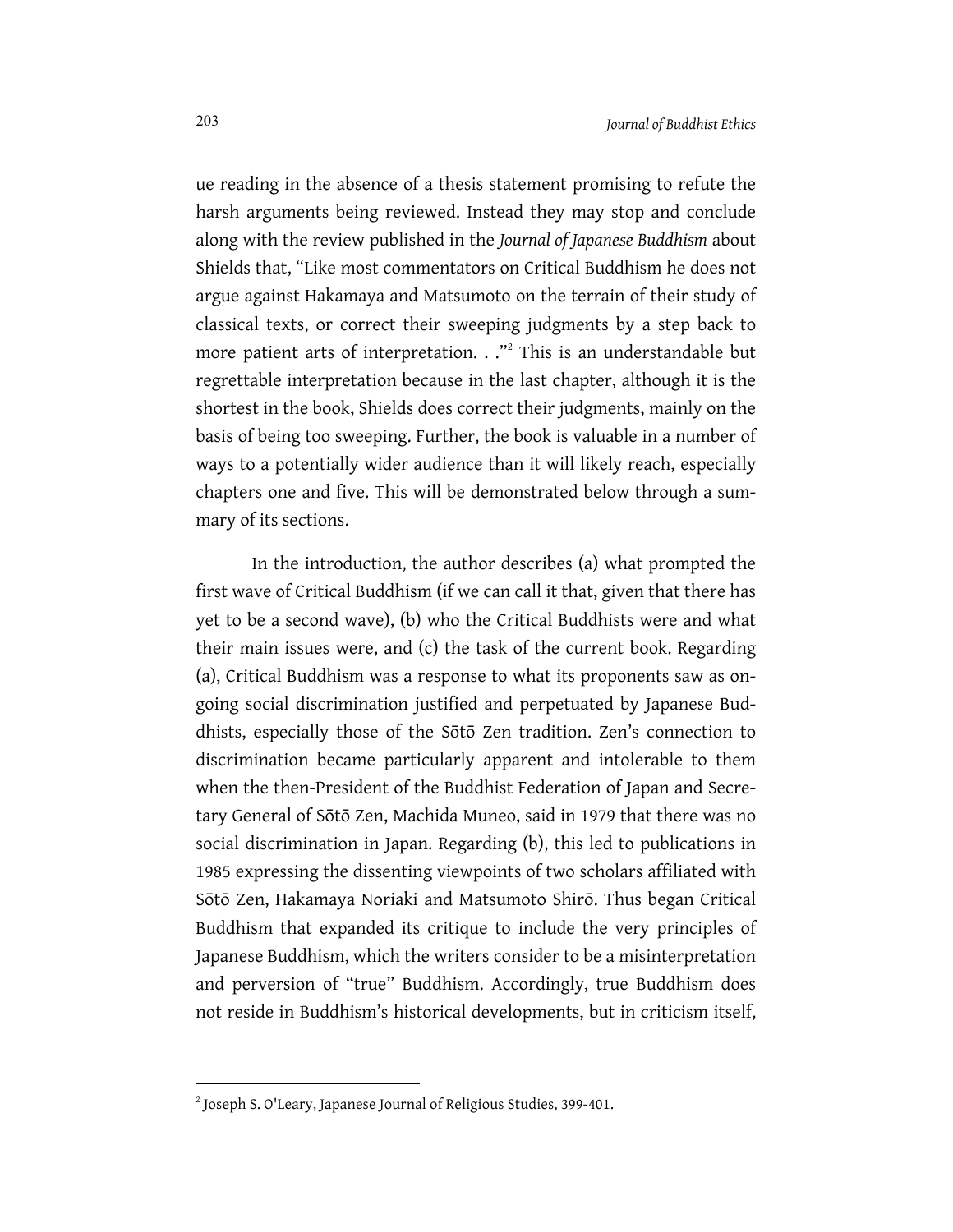that is, "criticism alone" is true Buddhism (5) and "Zen is not Buddhism" (7).

For centuries Zen Buddhists have been saying that their teachings are beyond words and all discrimination which, the Critical Buddhists point out, is anti-critical. Further, Zen and much of Mahāyāna Buddhism have been teaching about "Buddha-nature" and its related concept "original enlightenment." According to the Critical Buddhists, these are examples of "*topicalism*" which oppose criticalism and are thereby anti-Buddhist. In this conception, *topos* or *topicalism* is an idealist belief that there exists an unchanging essence of some kind. Critical Buddhists contrast this to what they see as the most widespread tenant of Buddhism across the traditions of the world, dependent co-arising (*pratītya-samutpāta*). While other religious traditions claim the existence of an unchanging entity (*atman*, the soul, God, etc.), "true" Buddhism, they argue, rejects this in favor of the view that all things are interdependent and always changing. For Critical Buddhists, the underlying import of teaching about a *topical* entity such as Buddha-nature, is that such beliefs have been used by those in power to discriminate against others. Critical Buddhists insist that true Buddhism must be doctrinally correct in accepting *pratītya-samutpāta*, ethically correct in acting selflessly to benefit others, and pragmatically correct in critically rejecting doctrines that claim there is an unchanging essence. Hakamaya goes as far as to reject the notion that the goal of Buddhism is awakening, asserting instead that the goal is "the clear discrimination of phenomena" (14). These propositions and a number of responses to them were published in English in 1997 in *Pruning the Bodhi Tree: The Storm Over Critical Buddhism*.

Regarding the third thing (c) that the author describes in the introduction, Shields states his goal to be "to provoke a second wave of Critical Buddhism by emphasizing in particular the epistemological and ethical components of criticism, in order to 'more fully release the transformative energies of [Buddhist] tradition and of scholarly questioning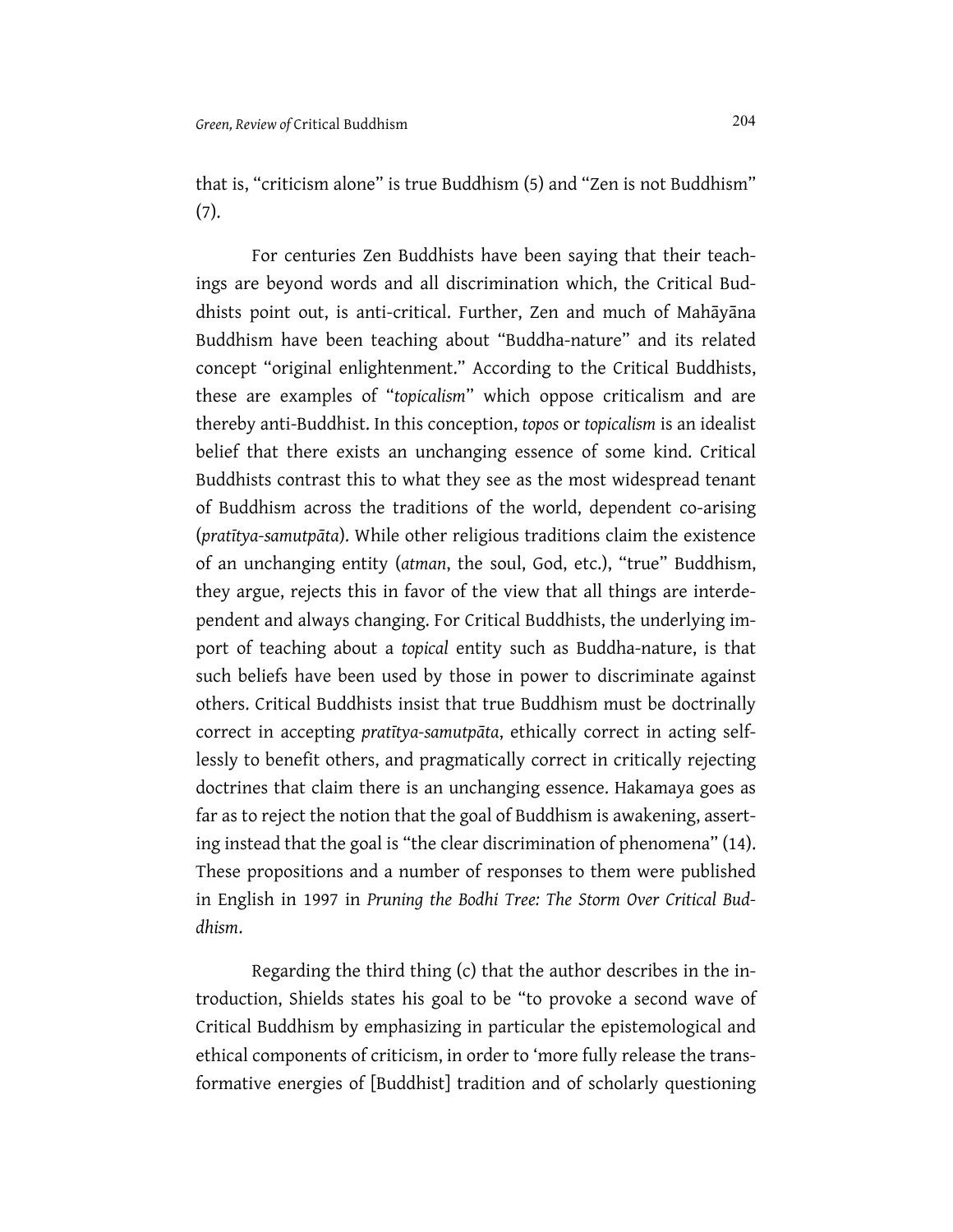of tradition'" (16; Shields quotes Joseph S. O'Leary, "The Hermeneutics of Critical Buddhism" in *Eastern Buddhist*). He says he will treat Critical Buddhism as skillful means (*upāya-kausālya*), as medicine for "curing a particular illness affecting modern Buddhism and circumventing a more fully developed Buddhist socio-ethical praxis in the contemporary world" (14). Although he says this much, which sounds like strong support for the writers, he does not mention that he will actually oppose the Critical Buddhists or how he will do so.

Chapter One, "Buddhism, Criticism, and Postwar Japan" is easily one of the best summaries available of Buddhism and violence focusing on Japan. Shields has organized several panels on Socially Engaged Buddhism and has been an active scholar in this area for years. It is not surprising, then, that Chapter One is perfect for exposing students to this. The purpose of the chapter in the broader context of the book is to provide the historical and religious background that gave rise to Critical Buddhism. The chapter begins with a discussion of the reshaping of modern Japan during the U.S. occupation, the U.S. reversal of its early policy of liberal reform, and the reimagining by some Japanese of their country's cultural mythology in a way that views criticism itself as foreign to them. The chapter then discusses violence in general Buddhist history, pointing out via American anthropologist Marvin Harris (1927- 2001) that so-called "religions of love" have had no clearly visible impact on incidences of war. Shields reviews the literature on Buddhism and violence concisely, criticizing (sometimes with a biting sense of humor as in the case of the writings of David Loy) those who have idealized Buddhism as less violent than other religions. He then turns toward instances of cooperation between Japanese Buddhism and nationalism, militarism, and "Imperial Way fascism" as expressed (correctly or not) in a number of books, including *Zen at War* by Brian Victoria. He likewise describes criticisms leveled at the Kyoto School, the famous Japanese philosophical movement centered at Kyoto University that incorporates European philosophy in their analysis of Buddhism and allegedly the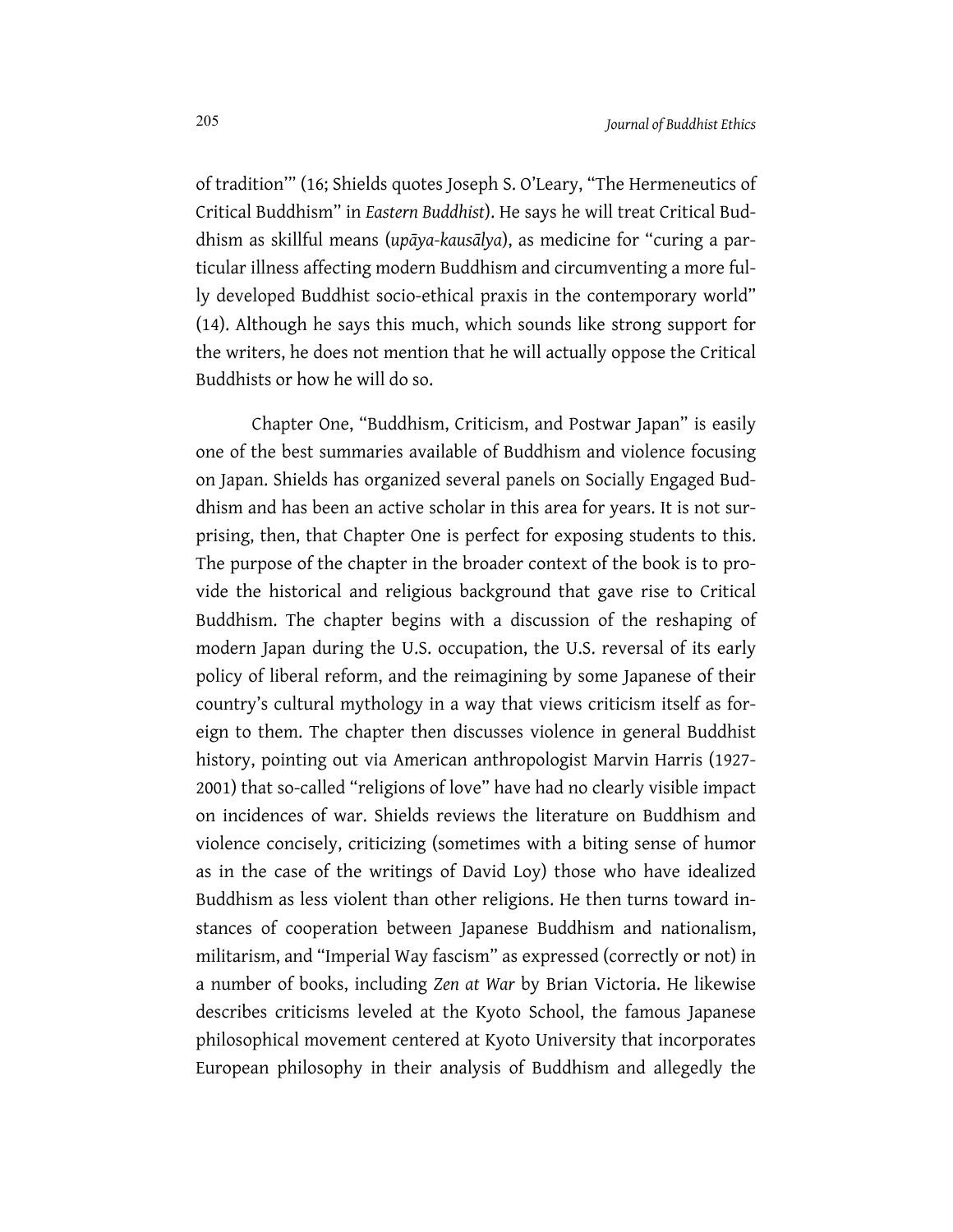language of Hegelian metaphysics to promote nationalism and aggression (25).

After this, Shields asks, "was Buddhism being used—i.e., misused—in the service of an all-powerful nationalist ideology? Or, as Critical Buddhism and some others suggest, was the connection deeper than one of pure expediency, perhaps traceable to certain elements within Buddhism, specifically Buddhist doctrine itself?" (26). He pursues this question by providing numerous examples of soldier monks and the reimaging of *bushidō* through films such as *The Last Samurai*, which portrayed it as a wider spread Buddhist influenced phenomenon than it had actually been and spread this image throughout the country. Accordingly, in these cases and others, Buddhists used the idea of original enlightenment as an excuse to break precepts. To provide examples of this, Shields quotes sources such as the scholar-priest Inoue Enryō (1858- 1919), who said, "Buddhism is a teaching of compassion, a teaching for living human beings. Therefore, fighting on behalf of living human beings is in accord with the spirit of compassion" (36).

One of the most interesting observations the author makes in this chapter is that such ideology means the Asian Pacific War can be understood as a Shintō-Buddhist holy war or at least a "just war." He gives evidence of this by using James Turner Johnson's criteria: (1) That the war was given a transcendental authority; (2) Its purpose was associated with religion; and (3) It was waged by people who set themselves apart morally from their enemy (38). This is an interesting suggestion in light of the prevalent belief that Buddhists have only been violent in a small number of isolated incidences, unlike adherents of Abrahamic religions who have waged extensive holy wars in the Middle East and Europe. Shields points out in this chapter that Japanese Buddhists have likewise discriminated against individuals and groups, in particular the *burakumin*, who have been at the bottom of the Japanese social order historically. Buddhists have done so by using doctrine as a justification and have thereby instituted a type of systemic violence.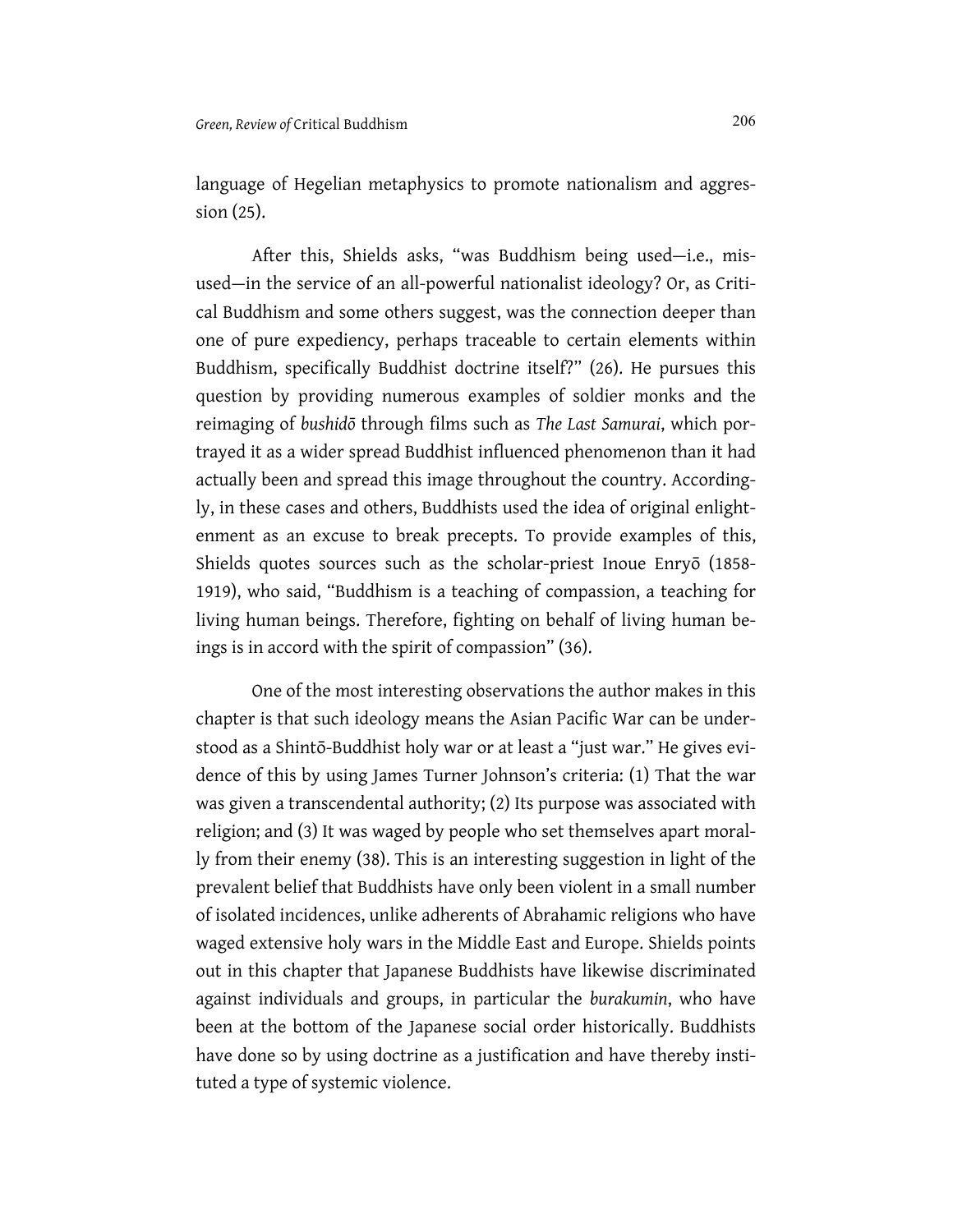While this chapter is abundant with examples, inevitably it is not exhaustive. It could have, for example, included cases of Japanese Buddhist imperialistic "reforms" of indigenous Buddhist practices and teachings during the period of occupation in Korea and Taiwan. At that time Japanese Buddhists, most prominently those affiliated with Rinzai Zen, taught that their doctrine and practices were ethically superior to that of their "primitive" protectorates. Such examples of Japanese Buddhists forcing their interpretations of Dharma on others might serve to show why there may be many who are reluctant to mind the dictates of this new fundamentalist form of cultural imperialism proposed by Japanese Critical Buddhists once again under the guise of true Buddhism.

Chapter Two, "The Roots of "Topicalism"" explores Critical Buddhists' objections to Buddha-nature, describes various counter arguments, and offers suggestions for reorienting discriminatory doctrine. In this chapter we start to hear Shields's own voice, if only a bit more distinctly. He begins by describing Matsumoto's view that Buddha-nature is a type of "*dhātu-vāda*," a new word formed from Sanskrit roots meaning a way (*vāda*) that relies on a substantial place or realm (*dhātu*), which they further say is expressed through mysticism rather than reason or criticism. Critical Buddhists argue that *dhātu-vāda* is a dualistic and hierarchal conception of the world with a greater and lesser realm and this translates to social discrimination. In short, they believe that there is a universal "conflict between *topica* and *critica*" (52).

Shields next spends some time considering the argument from Critical Buddhists that Japanese Buddhism is not true Buddhism but that it borrows from Daoism, Confucianism, and Shintō. He suggests, however, that even if an "original" Buddhism could be gleaned, which it cannot, it might not be relevant to the modern world (54). Shields argues that to deny the syncretism of history and insist on a sort of "essence" to Buddhism goes against the Critical Buddhists' own resolve to observe the principles of dependent co-arising and emptiness fastidiously. Furthermore, as Sallie King argues in *Pruning the Bodhi Tree*, one so-called *topical*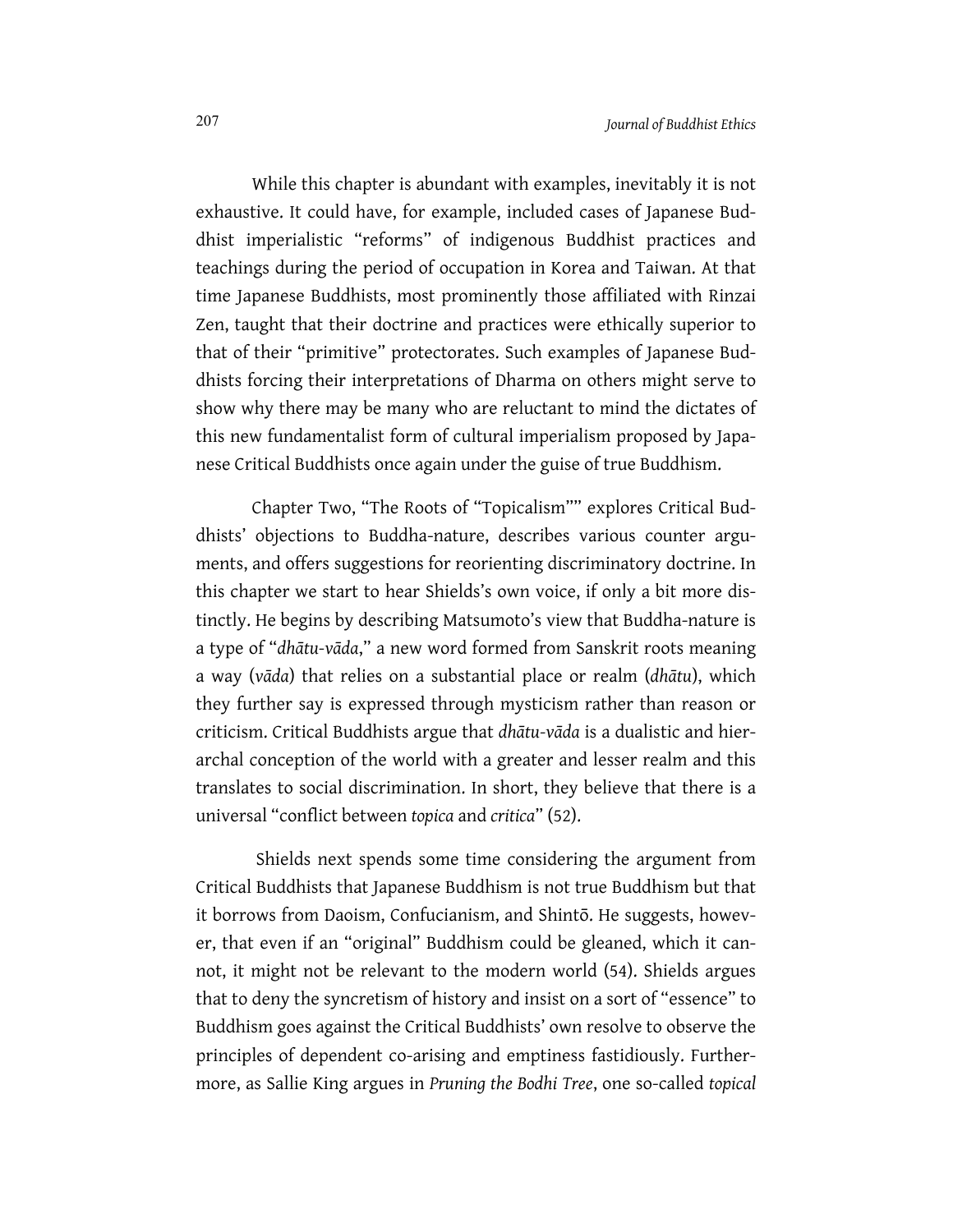idea opposed by Critical Buddhists, namely *tathāgata-garbha* theory, was actually used in history to inspire social criticism (65). As Shields puts it, "what becomes clear, if it were not already obvious, is that Buddhanature has no single meaning and is conditioned by its various interpretations, which are themselves contingent on historical, psychological, institutional, economic, and political factors. . ." (66). In fact, Shields suggests, *topicalism* and Buddha-nature may be less a threat to social equality than a particularly popular understanding of *karma* theory, which has been used in Japan and elsewhere to explain why social inequality is just and fitting. Against this, the author presents numerous contrary readings of the meaning of *karma*, for example, that it can be resisted and that not everything is *karmically* determined (79). Shields concludes by stating "The task of a truly Critical Buddhism in this case is to work out, by looking critically at the traditions, a version of *karma* that may best fit with the most significant Buddhist ideas and ethical teachings" (80).

Chapter Three, "Problems in Modern Zen Thought" is a consideration of allegations of Zen-like *topical* thought in Japanese literature and Japanese philosophy that promoted cultural discrimination. Shields points to Karatani Kōjin who charged, "much of the 'collaboration' of writers and intellectuals with wartime militarism and 'imperial way fascism' can be attributed to this proclivity towards aesthetics as a general principle or foundation for thought and culture" (88). Although Shields also references critics who disagreed with this assessment, as in previous sections of this book he spends most of the chapter looking at what writers might have done this with an alleged predilection for *prajña*, insightful wisdom, over *vijñana*, consciousness, which is one of the five aggregates understood, according to Shields, as analytical (89).

As exemplars, Shields points to Kawabata Yasunari and others who created with him the journal *Bungei jidai* (Literary Age), spotlighting the "neo-sensationism" also called "neo-Impressionism" (*shinkankakuha*) of these writers. According to his analysis, this group attempted to con-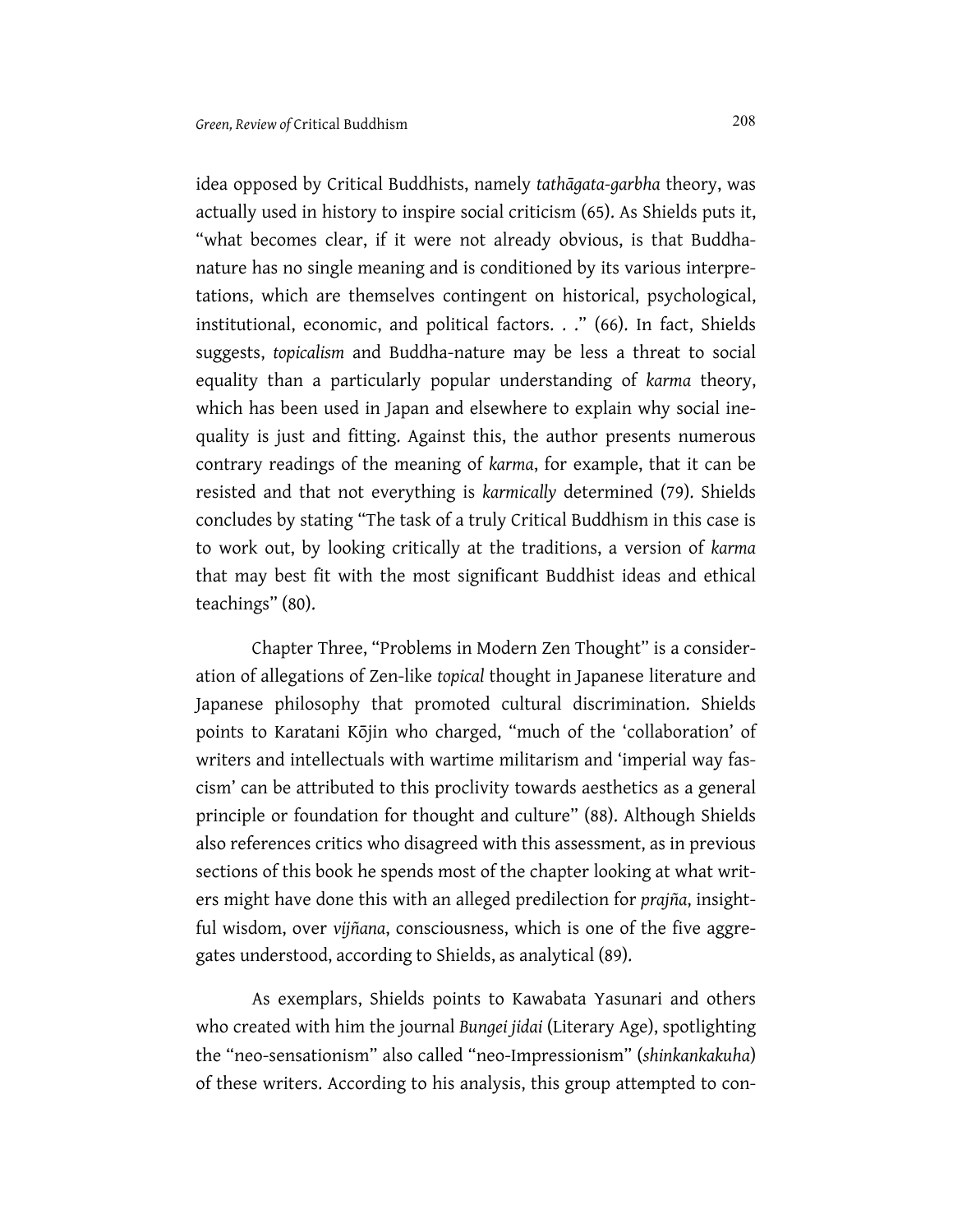vey sensations through suggestion, promoting "perception beyond conception, and in which there is a merger of subject and object" (102). Even if this were true, it should be noted that this is a small group among the numerous famous and diverse writers of the times including Akutagawa Ryūnosuke, Mori Ōgai, Hayashi Fumiko, Dazai Osamu, Abe Kōbō, and a plethora of later writers, motifs, and styles, including those known worldwide such as Ōe Kenzaburō and Murakami Haruki. It might also be said that many Japanese writers were imprisoned and killed for their anti-imperialist efforts. Kawabata's collaboration of writers was itself anti-Confucian and skirted dangerously close to government censorship and worse. Significantly, the criticism of Japanese writers as anti-rational is the very charge leveled for centuries against East Asian writers and Buddhists by Confucian bureaucrats in power. The fight against such authoritarianism is exactly what was behind *Bungei jidai*. Likewise, the literary writers cited in this chapter as having the same worldview, had vastly different ones.

Most importantly, it is a misinterpretation that Kawabata "transcends the mundane" in order to "point toward" a supra-mundane essence. This description is more aptly applied to Plato's forms and British transcendentalist writers. In contrast, when in *Oku no hosomichi* (Narrow Road to the Deep Interior) Matsuo Bashō (1644-1694), who Kawabata cites as one of his literary role models, describes climbing a rocky embankment on hands and knees and then hearing a cicada's voice penetrate the very rocks, this is not transcendence but an awareness of his connection with other things around him, that is, none other than dependent co-arising. Both Bashō and Kawabata find *samsara* equals *nirvāṇa*, locating all there is in the changing here and now. *Mono no aware*, criticized in this chapter as *topicism*, is exactly the aesthetic expression of the recognition of *mujō*, transience. It is the inseparable experience and realization that all things are constantly in the process of dependently co-arising and passing away. There is no sense that this reality of nature can be transcended to a permanent realm. Thus it is not *dhātuvāda* (a way that relies on a substantial realm). *Prajña* (insightful wisdom)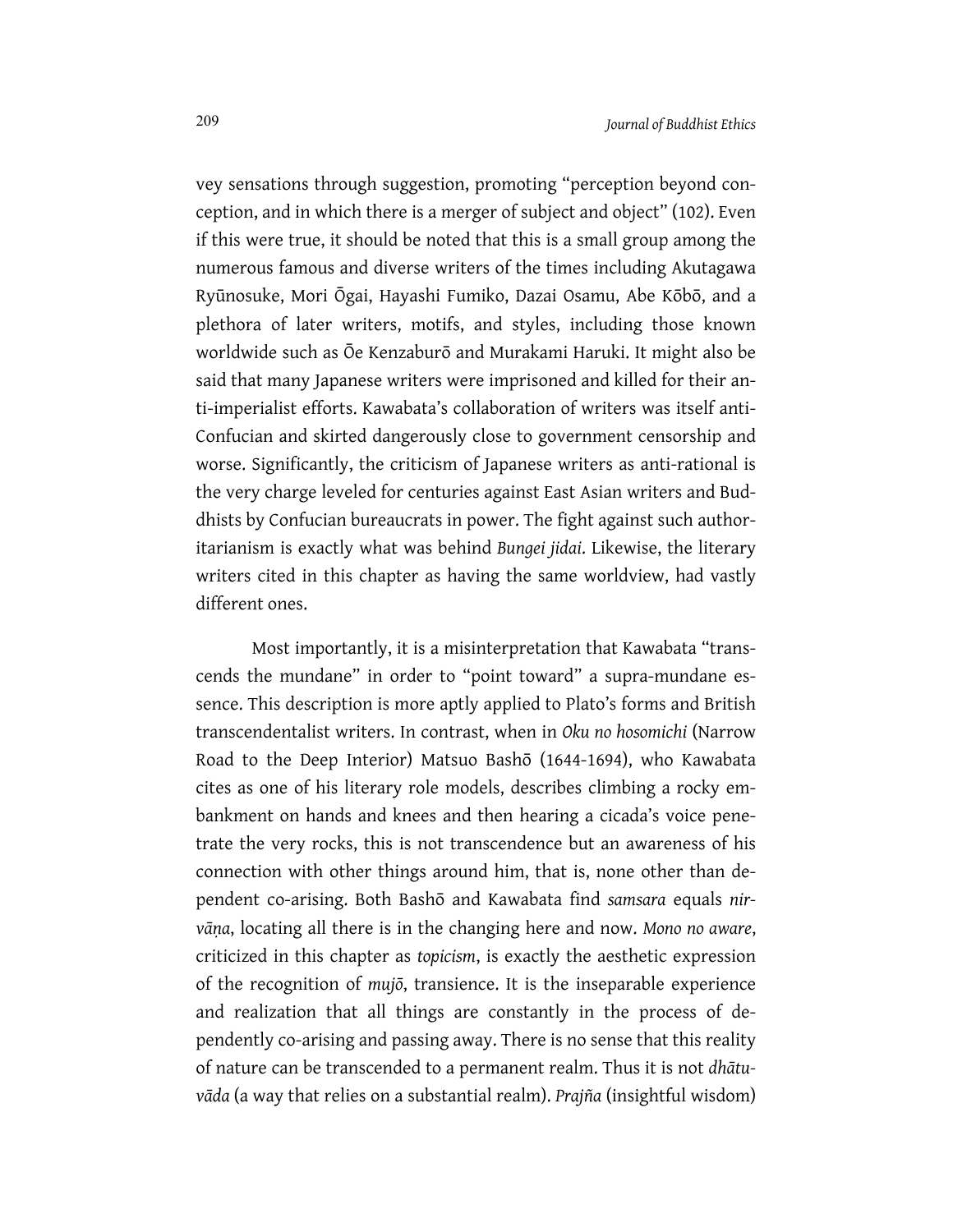comes directly from *vijñana* (consciousness) and is intrinsic to it. When Kawabata writes of his character Shimamura hearing the bell in the tea kettle in *Snow Country* and names his book *Sound of the Mountain*, it is likewise related to dependent co-arising conveyed as synesthesia. We may not understand this easily, but that does not mean it is irrational. In a similar way, in *Seeing through Zen: Encounter, Transformation, and Genealogy in Chinese Chan Buddhism,* John McRae effectively shows that what has widely been read as the anti-rational component of the Zen *kōan*, also central in Shields's presentation, is again not at all anti-rational, just not easily understood, particularly from the vantage point of today's critics. When in the *kōan* the answer to "What is Buddha" is "Three pounds of hemp," this is not a mystical or nonsensical answer but locates Buddhahood in the actions of monkhood, three pound of hemp being the weight of monastic robes. When Zhaozhou answers "No" to "Does a dog have Buddha-nature," he is really answering "No," representing a collective decision by his monastic tradition (McRae 75). Again, in this there is no *dhātu-vāda* that would mean transcendence. Rather, there is inseparable *prajñā* and *vijñana*, insight and consciousness.

It would have been nice to read from Shields the same statement about these assumptions about Japanese literature that he makes about Byron Earhart's view of Japanese religions in his next chapter, that insistence on harmony among them is too strong (133). After all, multiple views and meanings become central to his argument. We should also note that since Shields's goal is tied to skillful means in the service of equality if not Buddhist soteriology, the writings of Bashō and Kawabata may prove to be vastly more effective for this than those of Critical Buddhists. Likewise, from a Marxist perspective, criticizing literature's influence on the political economic structure is putting the horse before the cart. Shields has already made a similar observation about Critical Buddhists' view of Buddha-nature (see page 66 referenced above).

In Chapter Four, "Criticism as Anamnesis," Shields develops his own argument that *topos* has multiple meanings that should be taken in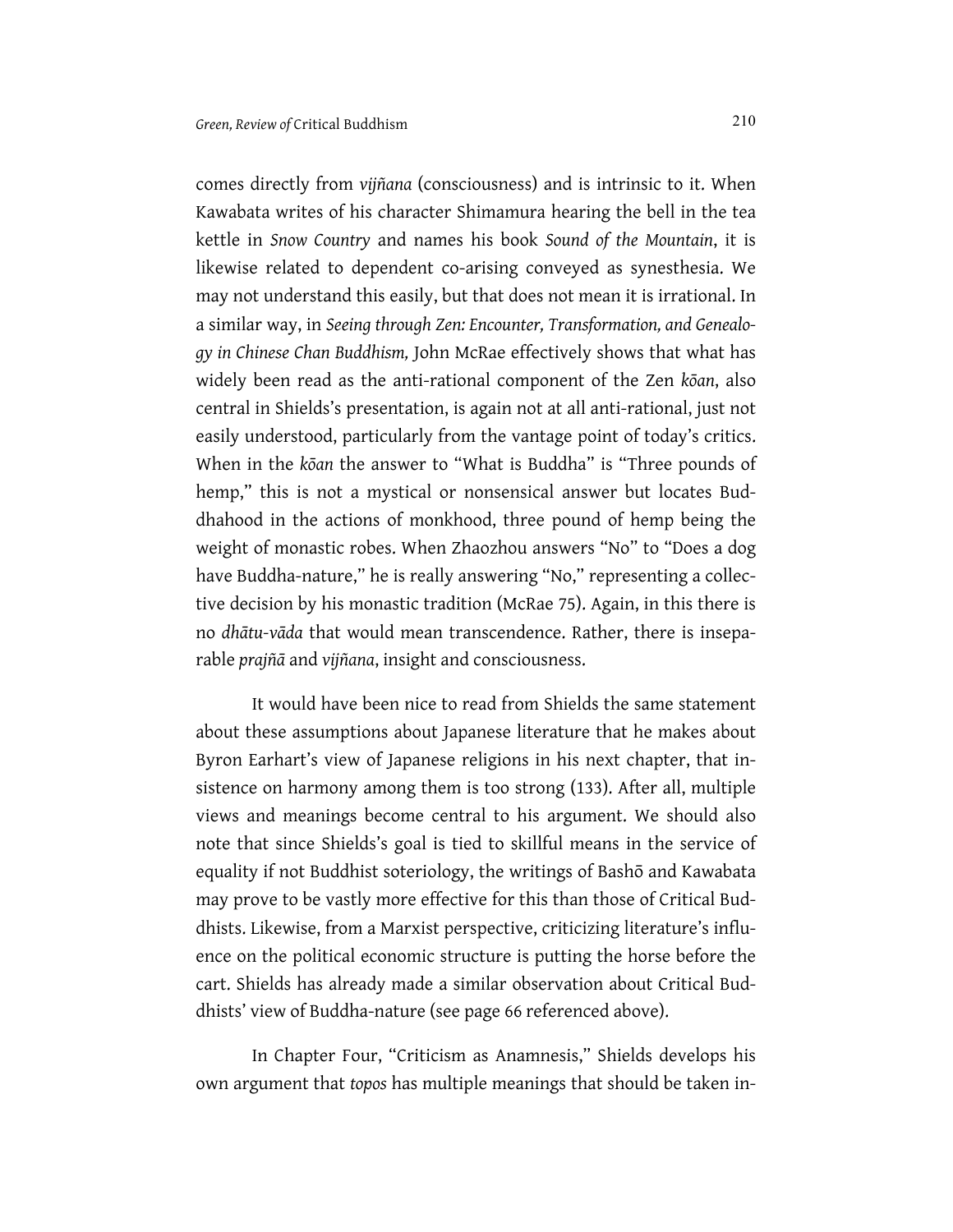to consideration. Among those meanings is one that is nearly the opposite of the Critical Buddhists' use of the term. Readers who, up until this point, felt that Shields was simply supporting the Critical Buddhists by reviewing literature in a very selective way, will now see that he is building an alternate view and something of a defense of Zen, if not quite of D. T. Suzuki himself. He does this with *topos* as Sallie King did with Buddhanature.

He begins by rebutting the claim that Dōgen and other past masters, as often assumed about Buddhism generally, believed in complete tolerance of other religions. Shields shows that in his writings, Dōgen criticized the view that Daoism, Confucianism, and Buddhism were the same. While this is important in setting the record straight, Shields might have also noted that, perhaps like Dōgen, today's advocates of ecumenicism or interfaith dialogue do not attempt to reconcile all the religions of the world. Nor do adherents to these ideas judge other religions as having the same truth-value as their own. At most, like the *Lotus Sūtra*, they see the ideas of other religions as helpful for some people because of their historical (i.e., "*karmic*") situations. That is to say, criticism of a view does not necessarily mean intolerance, unless maybe you are a Critical Buddhist.

The most important part of this chapter in terms of the book's stated goal is a revisiting of Descartes, who the Critical Buddhists especially lauded for his "Mind-Body Dualism." In a way somewhat similar to Husserl, Shields argues that the being that Descartes posits in his *cogito ergo sum* is not purely rational as the Critical Buddhists would have it but also imagines and feels (139). Shields says that a human being for Descartes is "somewhere between pure mind and pure body" (139). This "inbetween" is important for Shields in establishing that Kant and other analytic philosophers are not as one-dimensional as they have been recently imagined. The singular image is similar to that which Critical Buddhists apply to Buddha-nature and *topos*. Shields points out the interesting note that although Critical Buddhists revere Descartes and re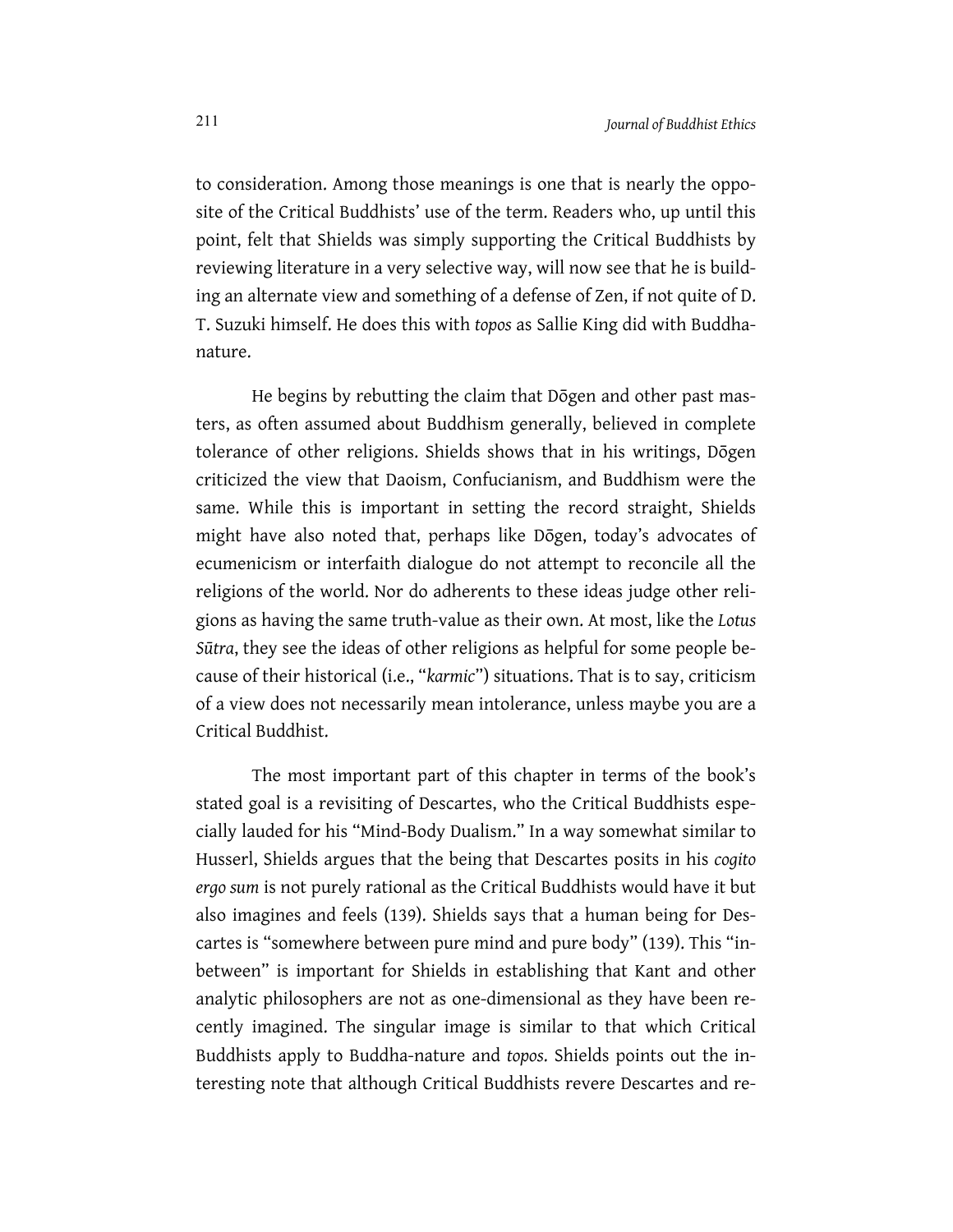ject Giambattista Vico's critique of him as *topical,* as Jamie Hubbard said in *Pruning the Bodhi Tree,* "there is much about [Vico's] position that resonates well with Critical Buddhism, just as there is much about Descartes's criticism that seems rather odd in the Buddhist context" (150). Shields supports this position on the basis of there being multiple meanings to ideas by invoking the works of Hans-Georg Gadamer, Emmanuel Lévinas, and, to a lesser degree, Jacques Derrida.

In Chapter Five, "Radical Contingency and Compassion," Shields solidifies his argument that we had hoped to hear in the first part of the book. Here he uses Ludwig Wittgenstein's conception of language to show the interconnectivity of what was previous discussed as dualistic, that is, experience and reason. He points to Paul Ricoeur's critical hermeneutics to argue for simultaneous multiple meanings, and the interaction among the ideas of Habermas and Gadamer to argue, "selfhood is itself constructed and mediated vis-à-vis language, myths, metaphors, and symbols" (167-168). Shields writes, "Here the "self" that is constructed, shaped, and reformed through our encounters with the past, present, and especially in the face of others may be nothing more or less than what has elsewhere been called Buddha-nature, or perhaps, *kuśala dharma*" (169). In the end Shields rejects the notion forwarded by Richard Rorty that striving for perfection is at odds with a sense of community. It will be remembered that a goal of the book is to harmonize a sense of community by negating discrimination through Critical Buddhism. Shields suggests that this is not possible within the framework of Critical Buddhism as previously conceived. Instead, he says that Buddhism should make the "Linguistic Turn" by incorporating new ideas about language into its critical analysis, as he did in this chapter.

If scholars are inclined in this direction and answer Shields's call for a second wave of Critical Buddhism they might consider that the Buddha's critique of *prapancha*, conceptual elaborations that perpetuate dissatisfaction (*dukkha*), may be seen as a kind of Linguistic Turn. In